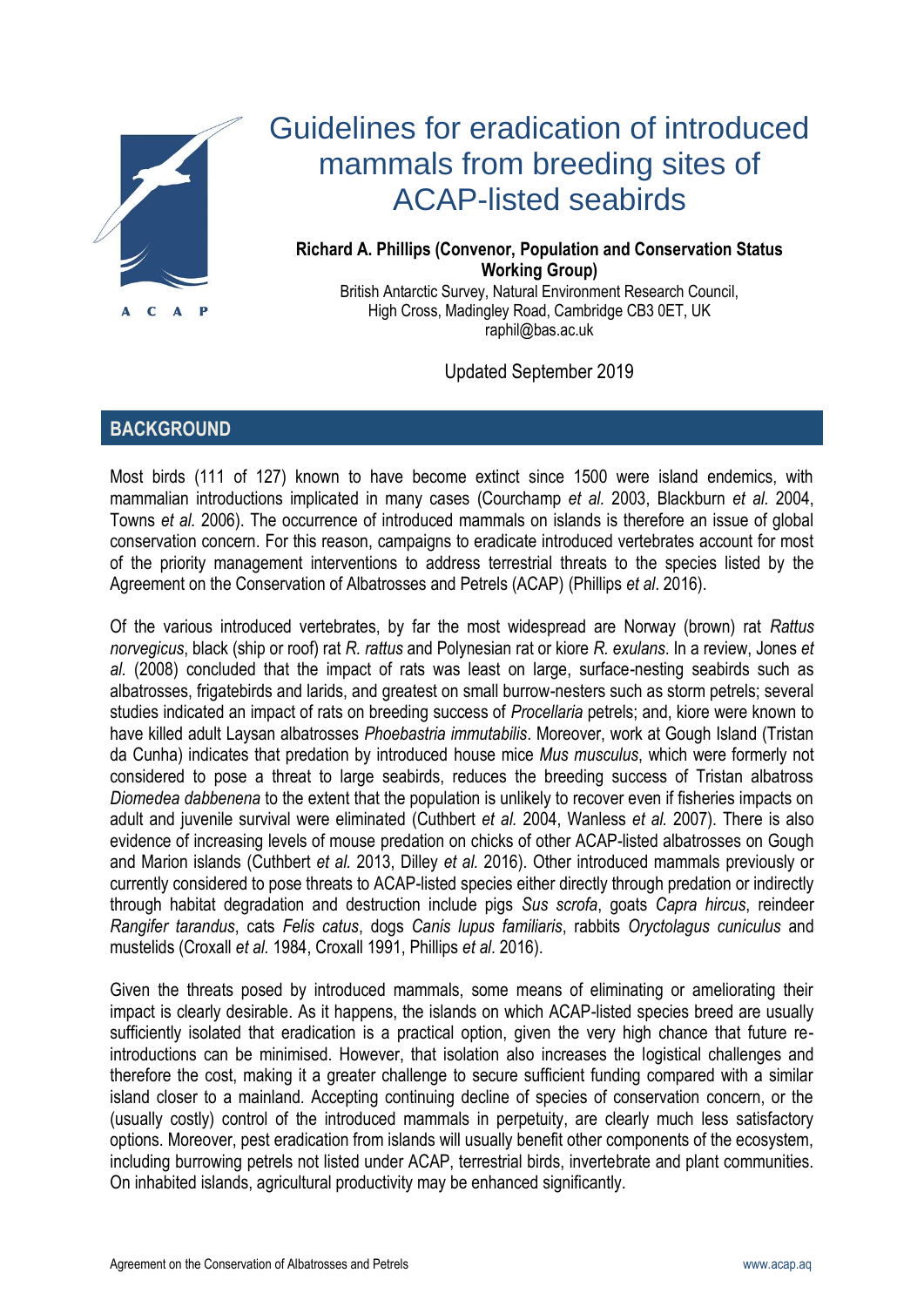Fortunately, the capacity to remove introduced vertebrates has increased enormously in recent decades, to a large degree because of the development of more effective poisons and bait delivery systems. The most ambitious program to date to eradicate rabbits, ship rats and house mice was undertaken on Macquarie Island between 2007 and 2014, at a cost of \$AUS 25 million. Aerial baiting of the island was completed in July 2011, followed by intensive monitoring by hunters and detection dogs. In 2014, after three years of monitoring with no sign of surviving rabbits, rats or mice, the project was declared a success (Parks and Wildlife Service 2014).



*Tristan albatross chick being eaten alive by mice on Gough Island.*

By far the largest operation to date to eradicate rodents (principally Noway rats) was undertaken at South Georgia (Islas Georgias del Sur)<sup>1</sup>, involving aerial baiting in a single treatment of different areas in three phases (2011, 2013 and 2015, with reinvasion prevented by the presence of glaciers) covering a total of 1,080 km<sup>2</sup> (Martin and Richardson 2017). Following an extensive survey using rodent detection dogs and passive devices, the island was declared rodent-free in 2018.

By 2007, rodents had been eradicated from at least 284 islands world-wide, most of which were relatively small (<100 ha) (Howald *et al*. 2007). The target species were mainly black rat (159 islands) and Norway rat (104 islands), and, to a lesser extent, kiore (55 islands) and house mouse (30 islands). Mice have proven the hardest to eradicate: 19% failure rate compared with 5-10% failure rates for attempted eradications of the three rat species, probably because mice have a smaller home range or different foraging behaviour, and bait densities may have been inadequate. Wild rats kill mice, and mice are actively deterred by rat odour (Karli 1956). Rats therefore can, and do, suppress mice populations; a number of successful rat eradications have led to subsequent explosions in mice numbers from previously low or undetectable levels.

 $\overline{a}$ 

<sup>&</sup>lt;sup>1</sup> A dispute exists between the Governments of Argentina and the United Kingdom of Great Britain and Northern Ireland concerning sovereignty over the Falkland Islands (Islas Malvinas), South Georgia and the South Sandwich Islands (Islas Georgias del Sur e Islas Sandwich del Sur) and the surrounding maritime areas.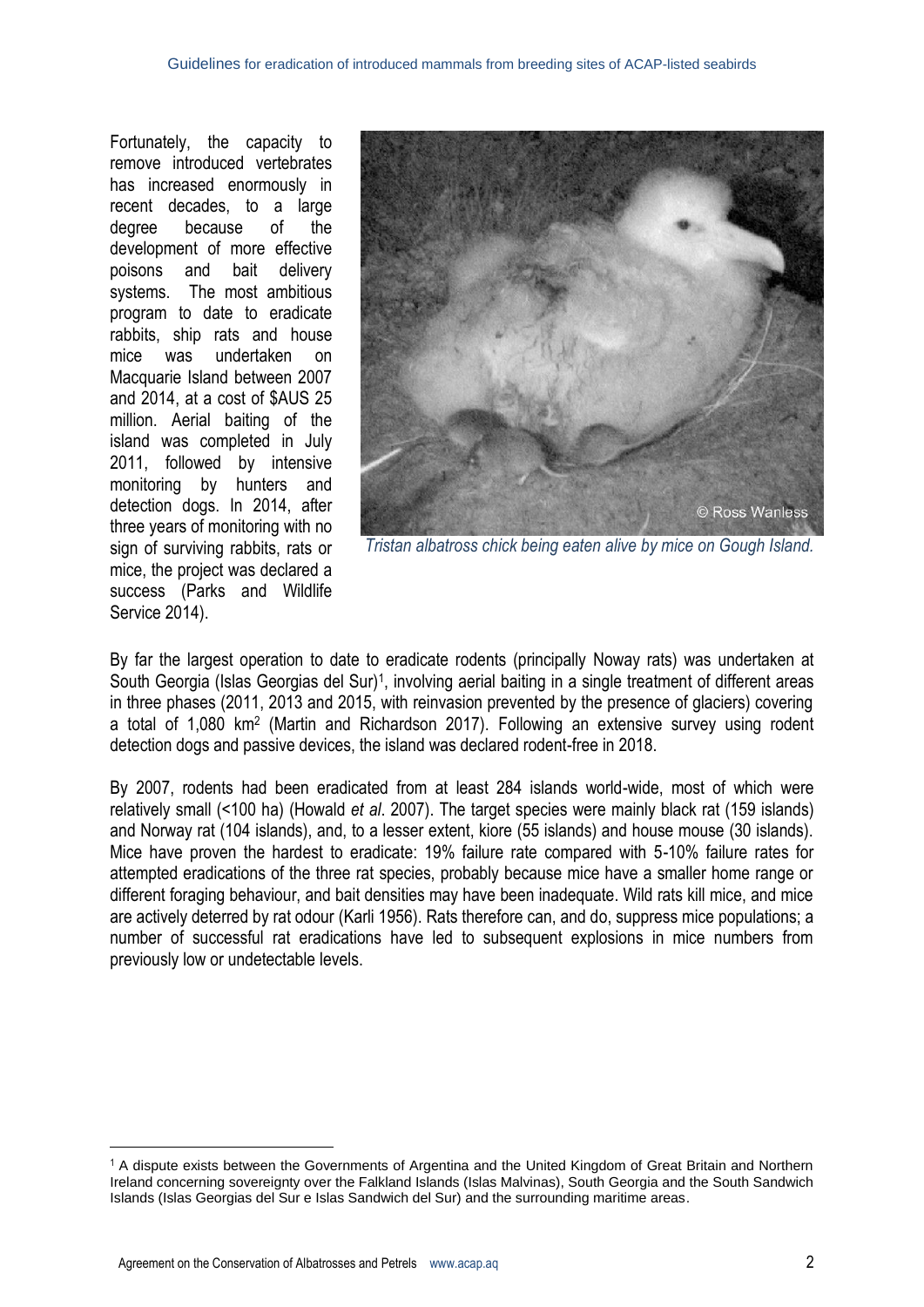**Table 1.** The largest islands cleared to date of various introduced mammals (Nogales *et al*. 2004, Lorvelec and Pascal 2005, Donlan and Wilcox 2008, Parks and Wildlife Service 2014).

| <b>Introduced species</b>                                      | <b>Largest island cleared</b>                                                 |
|----------------------------------------------------------------|-------------------------------------------------------------------------------|
| Goat Capra hircus                                              | 458,812 ha (Isabela, Ecuador)                                                 |
| Norway rat Rattus norvegicus                                   | 108,000 <sup>a</sup> ha (South Georgia (Islas Georgias del Sur)) <sup>1</sup> |
| Pig Sus scrofa                                                 | 58,465 ha (Santiago, Ecuador)                                                 |
| Cat Felis catus                                                | 29,800 ha (Marion, South Africa)                                              |
| Rabbit Oryctolagus cuniculus<br><b>Black rat Rattus rattus</b> | 12,870 ha (Macquarie, Australia)<br>12,870 ha (Macquarie, Australia)          |
| House mouse Mus musculus                                       | 12,870 ha (Macquarie, Australia)                                              |
| Kiore Rattus exulans                                           | 3,083 ha (Little Barrier, New Zealand)                                        |

<sup>a</sup>terrain not under permanent snow or ice

There are introduced mammals present on many islands on which ACAP-listed species currently breed, and therefore many potential candidates for eradication programmes. In addition, there is clearly value in removing introduced vertebrates from islands that were formerly occupied, or could be colonised, by ACAP-listed species. A list of islands with breeding albatrosses and large petrels (*Macronectes* and *Procellaria* spp.) where introduced vertebrates are present, were eradicated in recent years, or an eradication is planned, is provided in Appendix E: Supplementary Table 4 of Phillips *et al*. (2016). The intention here is to provide guidelines to assist with the development of plans for the eradication of introduced vertebrates from breeding sites of ACAP-listed species, a selected bibliography and a list of online resources. These relate mainly to islands, but many of the same principles will apply to mainland sites. This should not be considered a substitute for obtaining appropriate and detailed advice from eradication experts.

# **GUIDELINES**

- Despite recent high-profile successes, the effort and commitment required to eradicate introduced mammals, particularly from large islands, should not be underestimated.
- Good planning and management, clear lines of responsibility and authority, and public support will greatly improve the chances of success (Courchamp *et al*. 2003). The last of these is likely to be particularly important on inhabited islands. In these cases, the local population needs to understand fully the necessary changes to lifestyles during the eradication, and the risks (which are generally minor as the poisons are not water soluble and show no long-term persistence in the environment) (Glen *et al.* 2013; Oppel *et al.* 2010). Insufficient public support may partly explain past failures, such as the attempted rat eradication on Pitcairn Island. There may also be health and safety concerns about spreading of poison baits and risks to people and livestock: this underlies the recent decision by the inhabitants of Tristan that they do not wish rodents to be eradicated by aerial baiting. Public resistance may be overcome by providing clear evidence of the impacts of introduced species on native biota, public health and on the economy (e.g. agriculture or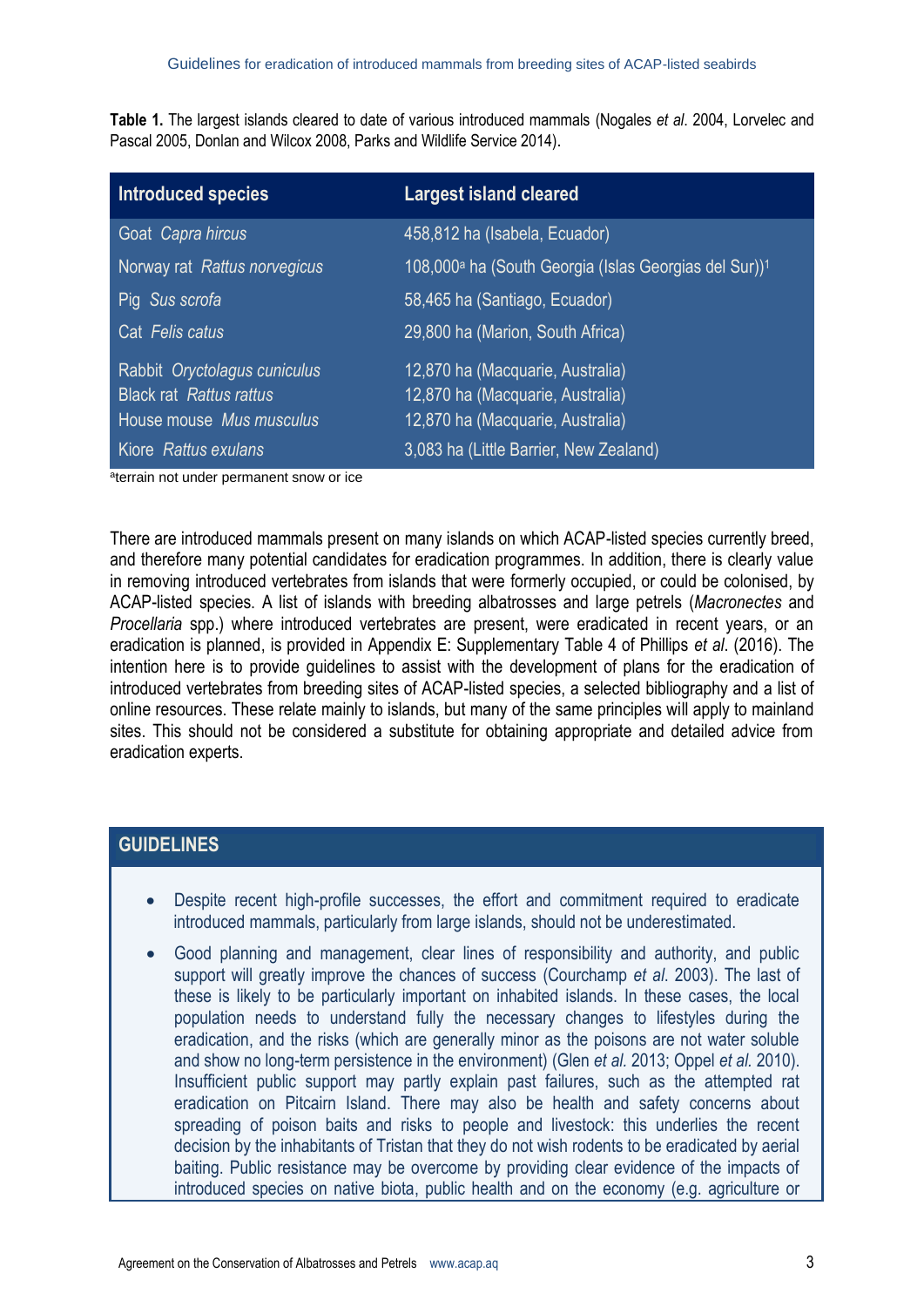tourism), and may require alternative methodologies, for example use of hand-baiting or bait stations, rather than aerial broadcast, in buildings or fields, as well as safe-guarding of livestock and pets (Glen *et al.* 2013; Oppel *et al.* 2010; Towns *et al.* 2006). Sufficient financial resources must be available or commitment made to complete any programme before commencing the project.

- Sufficient resources should be allocated to determine baseline (pre-eradication) levels and monitor the response (post eradication) of species that will benefit from the programme. Thorough documentation of the eradication process and outcomes is critical for determining issues leading to success and failure, and for building support for eradications elsewhere.
- For a successful eradication it is imperative that: all target individuals can be put at risk; target species cannot breed at a faster rate than they are killed; and, risk of reinvasion can be managed to at or near zero.
- Consider the probability of recolonisation localised control and construction of predatorproof fencing may be more appropriate if reintroduction is likely (Young *et al.* 2013).
- Assessment of biosecurity risks and requirements should be undertaken prior to an eradication program so that timely improvements can be implemented as required.
- Consider economies of scale, as concurrent eradications on adjacent islands may be a viable option. In a review of 41 eradication programmes for introduced mammals, Martins *et al*. (2006) concluded that rodent eradications cost 1.7-3.0 times those of ungulates, and that cost increased with remoteness (distance to nearest airport) (but for a critique see Donlan and Wilcox 2007). Total cost increases but cost per hectare decreases with island size (Towns and Broome 2003; Martins *et al.* 2006). Eradications are generally harder with increasing ruggedness of terrain and vegetation cover. Ungulates, cats and rats are easier to eradicate than mice and birds.
- Remove all introduced mammals from the site, where feasible, as this tends to result in more rapid recovery of seabird populations (Brooke *et al*. 2017)
- The main methods used for eradication of rodents are poisoning, of rabbits are poisoning, biological control (e.g. by viruses), shooting and detection by dogs, of ungulates are shooting, and of cats are trapping, shooting, poisoning and detection by dogs. A multiyear follow up phase is critical after poisoning, particularly as it is unlikely that aerial broadcast of baits will kill all target individuals for rabbits and cats. The advantages and disadvantages of these and other methods are reviewed in Courchamp *et al*. (2003). Except for rats and mice, the best strategy will usually involve a combination of techniques.
- Information on the ecology of the target species (diet, movements, home range size etc.) can be useful in the planning process. However, the key information - the proportion that is likely to be eliminated initially, the mechanism for detecting survivors at very low **density, and the means** of ensuring that these last animals are exterminated - can often be predicted from other studies. Data on toxic bait palatability and preference are very important for poisoning campaigns.
- Consider potential mesopredator release effects (e.g. Caut *et al*. 2007), particularly of rabbits and rodents when cats are removed, or of mice when rats are removed. This is potentially a major problem for non ACAP-listed species. Ideally, all introduced vertebrates should be eliminated at once where techniques are available to do so.
- Identify, document and manage the risks for non-target species, particularly primary and secondary poisoning of such scavengers as skuas *Catharacta* spp., giant petrels *Macronectes* spp. and endemic marine and terrestrial birds (e.g. larids, rails, sheathbills,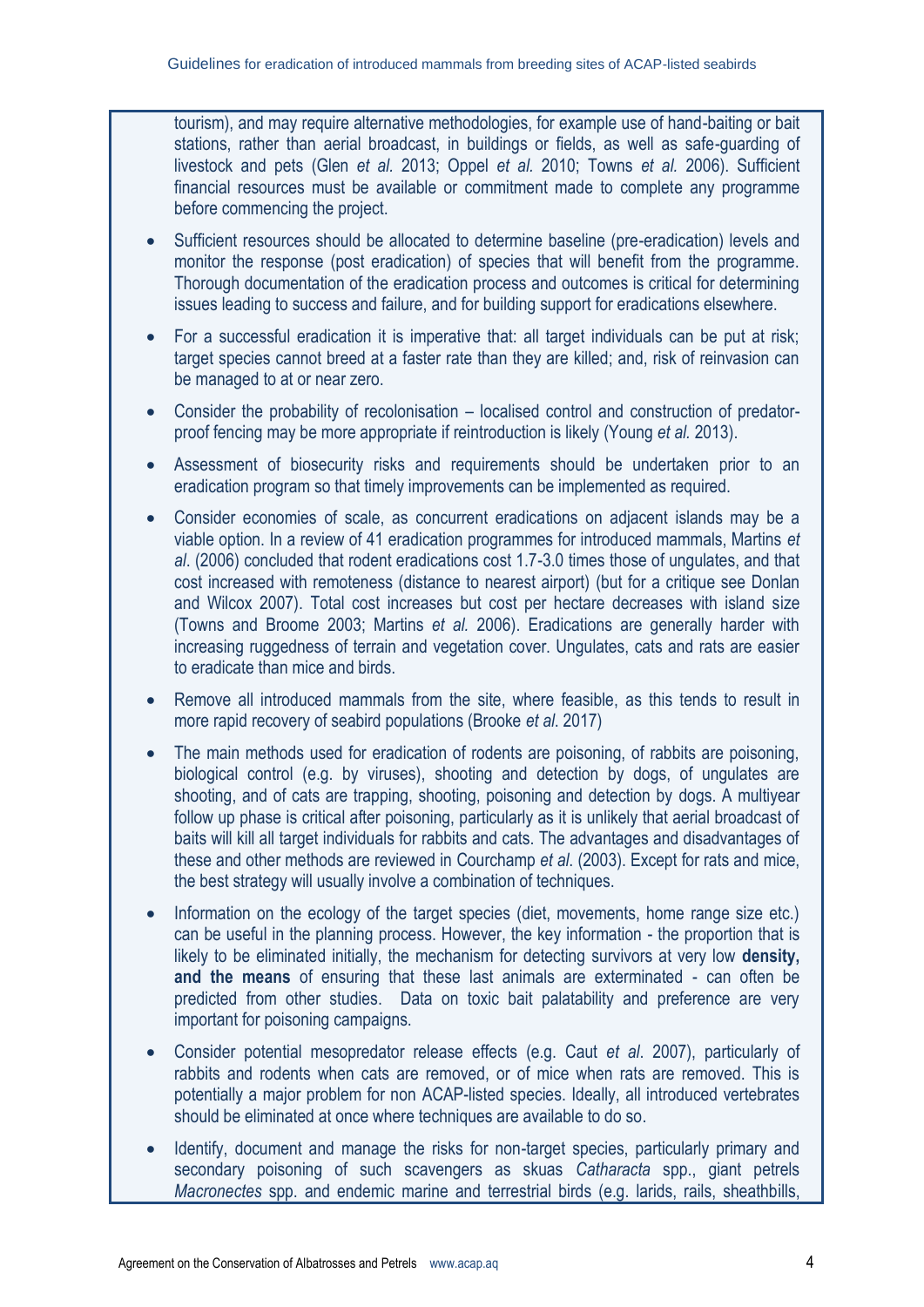parakeets and passerines), some of which may be IUCN-listed, and potential predation of vulnerable native fauna by detection or hunting dogs during the eradication programme. Vulnerable non-targets may need to be translocated, taken into temporary captivity and (or) later re-introduced from a reservoir population. Active mitigation may be possible, for example removing baits in the vicinity of nests, removing carcasses to reduce secondary poisoning or administration of drugs to reverse the effects of Brodifacoum ingestion. The level of non-target mortality should be thoroughly documented.

- Many eradications take place during the winter when populations of introduced mammals are likely to be reduced because of low resource availability, and non-target species such as skuas and giant petrels will be absent or in low numbers. Disturbance of breeding birds (e.g. by helicopter overflights) can also be minimised, although some penguins (gentoo *Pygoscelis papua* and a proportion of king penguins *Aptenodytes patagonicus*) may still be present in large numbers on land. Overflight trials conducted prior to the eradication programme may help refine the bait broadcasting strategy (e.g. recommended height) in ways that could help minimise disturbance.
- Preceding an eradication programme with a control phase may, in some cases be counterproductive, as it could affect the characteristics of the remaining animals (e.g. by inducing bait aversion) and increase the required duration, cost, and chances of failure. A clear exception to this was the introduction of the feline panleucopenia virus onto Marion Island which greatly reduced the cat population and ensured the feasibility of the subsequent hunting campaign (van Rensburg *et al*. 1987). On Macquarie Island, after aerial baiting of Brodifacoum began in winter 2010, bad weather and secondary poisoning of northern *Macronectes halli* and southern giant petrels *M. giganteus* led to the decision to introduce rabbit haemorrhagic disease virus (RHDV) as a non-target mitigation strategy in summer 2011, prior to the next planned aerial baiting campaign (Springer and Carmichael 2012). This strategy was highly effective; RHDV reduced the rabbit population by over 80%, and hence the availability of rabbit carcasses during the subsequent poisoning program. It therefore also achieved the primary objective of reducing secondary poisoning of seabirds, including the two ACAP-listed species of giant petrels (Cooke *et al*. 2017).
- Contingency should be built in to cope with inclement weather, equipment failure, ruggedness of the terrain, and planning delays.
- Determine the most effective poison and bait-delivery system for one or multiple targets. This can be a combination of approaches including bait stations, hand and aerial broadcast. Use of bait stations has several advantages as it minimises exposure to non-targets, prevents general release of toxins into the environment, allows monitoring of bait uptake, and can be incorporated into a detection system using non-toxic baits or tracking boards. However, bait stations require continued effort for long periods (1-2 years), and are unlikely to be practical for large or remote islands. The largest island to date on which the successful eradication of rats was achieved by ground-based baiting was 3,100 ha (Langara Island, Canada: Taylor *et al*., 2000). Some target species may also be reluctant to feed on bait from ground stations.
- Bait drops and lines should be precisely controlled (e.g. using differential GPS) to ensure comprehensive and accurate bait coverage, density and accessibility for all targets. Eradication programmes for rodents on large islands and/or those with steep cliffs typically require aerial spreading of bait, with two applications (10-14 days apart). Baiting regimes should consider caching behaviour of some rodents that would reduce availability for other target species (e.g. mice).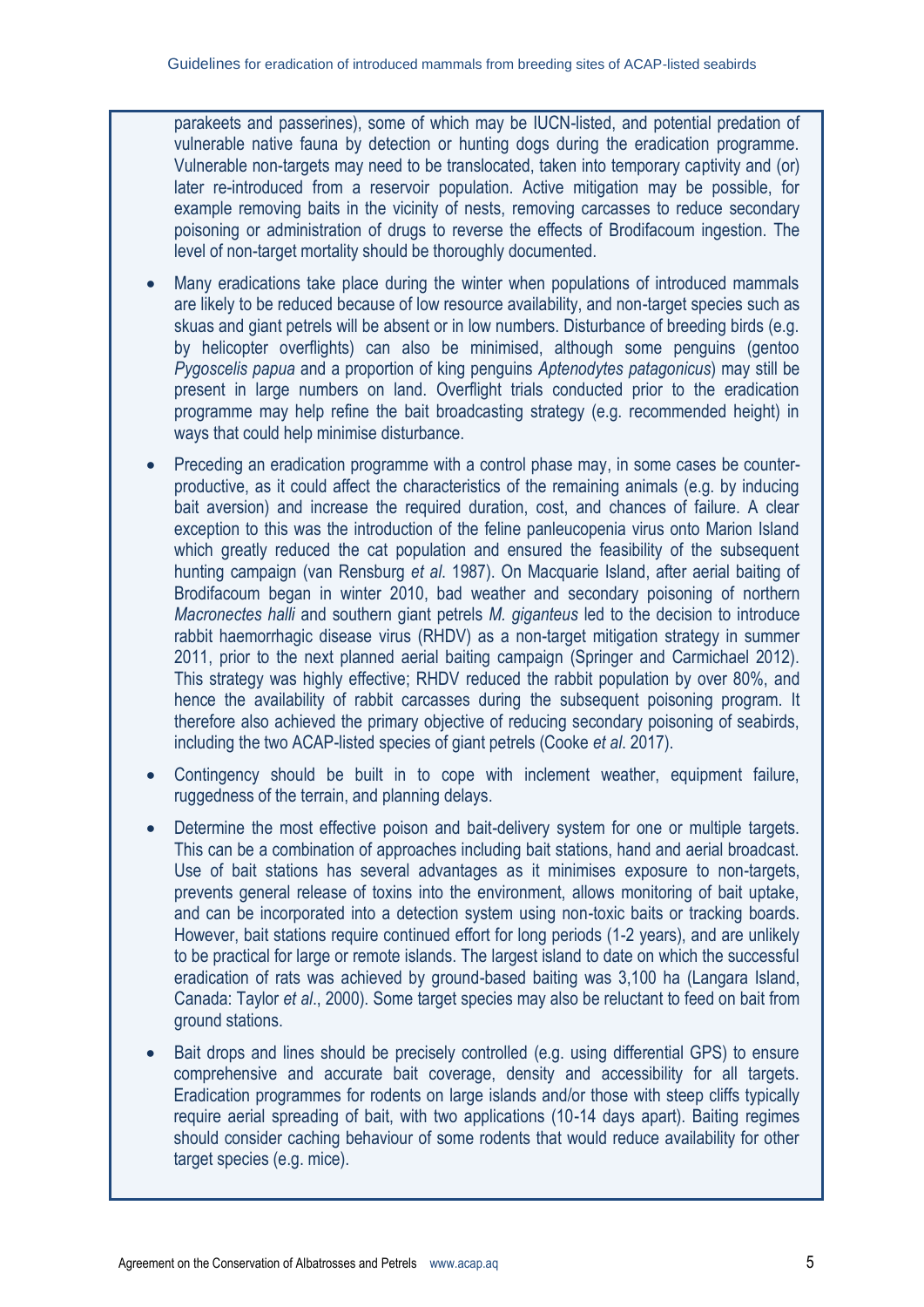- The ideal bait is palatable, highly effective after a single dose, affects multiple targets, binds to soils preventing leaching, and persists in the environment for long enough to expose all target individuals but not so long as to represent a long-term risk to non-target species. Second generation anticoagulants (such as Brodifacoum) have been used in almost all rodent eradications, but alternatives have been used on smaller islands and may be applicable to larger islands in the future (Donlan *et al.* 2003). The main poison used in cat eradications is 1080 (sodium monofluoroacetate) although new toxins are currently being developed. (Nogales *et al*., 2004). Bait that contains seeds needs to be treated to prevent germination. The recent success of using RHDV to reduce rabbit numbers on Macquarie Island has dispelled previous beliefs that cool climate is a major limiting factor of disease spread (Cooke *et al*. 2017)
	- Strict quarantine and biosecurity measures should be taken to prevent reintroductions, particularly of rodents. Following ungulate eradications, some means must be established to prevent release of domestic animals that could form a feral herd. This could include minimum fencing standards, sunset clause (i.e. a date by which all remaining animals should be removed), sterilisation, stock registration etc.

# **USEFUL FURTHER READING**

Courchamp *et al*. (2003) provide an excellent review of the impacts of introduced mammals on islands and of the different approaches to control and eradication.

Nogales *et al*. (2004), Campbell & Donlan (2005) and Howald *et al*. (2007) review past eradication programmes for, respectively, feral goats, rodents and cats.

Towns and Broome (2003) provide an interesting history of eradication programs on New Zealand islands, including of factors contributing to success.

Martins *et al.* (2006) review the costs of previous eradications, highlighting that these have gradually declined as technology has developed. However, note that many factors such as island size, remoteness, target species, mitigation for non-target species, approach (e.g. aerial or ground bating, shooting, trapping etc.), local capacity and bureaucracy, and environmental compliance will all influence the economics of any campaign (Donlan and Wilcox, 2007).

Brooke *et al*. (2007) and Dawson *et al.* (2014) include various algorithms that might be used to prioritise islands for eradication programmes. Note that priorities for ACAP-listed species may well be different.

## **ONLINE RESOURCES**

### <http://www.issg.org/index.html#ISSG>

- Homepage of the IUCN Invasive Species Specialist Group (ISSG). The ISSG aims to reduce threats to natural ecosystems and native species by increasing awareness of invasive aliens, and of ways to prevent, control or eradicate them. There is plenty of useful information on the site, including: links to a searchable database providing information on biology, distribution and management of introduced species; the bi-annual newsletter (*Aliens*).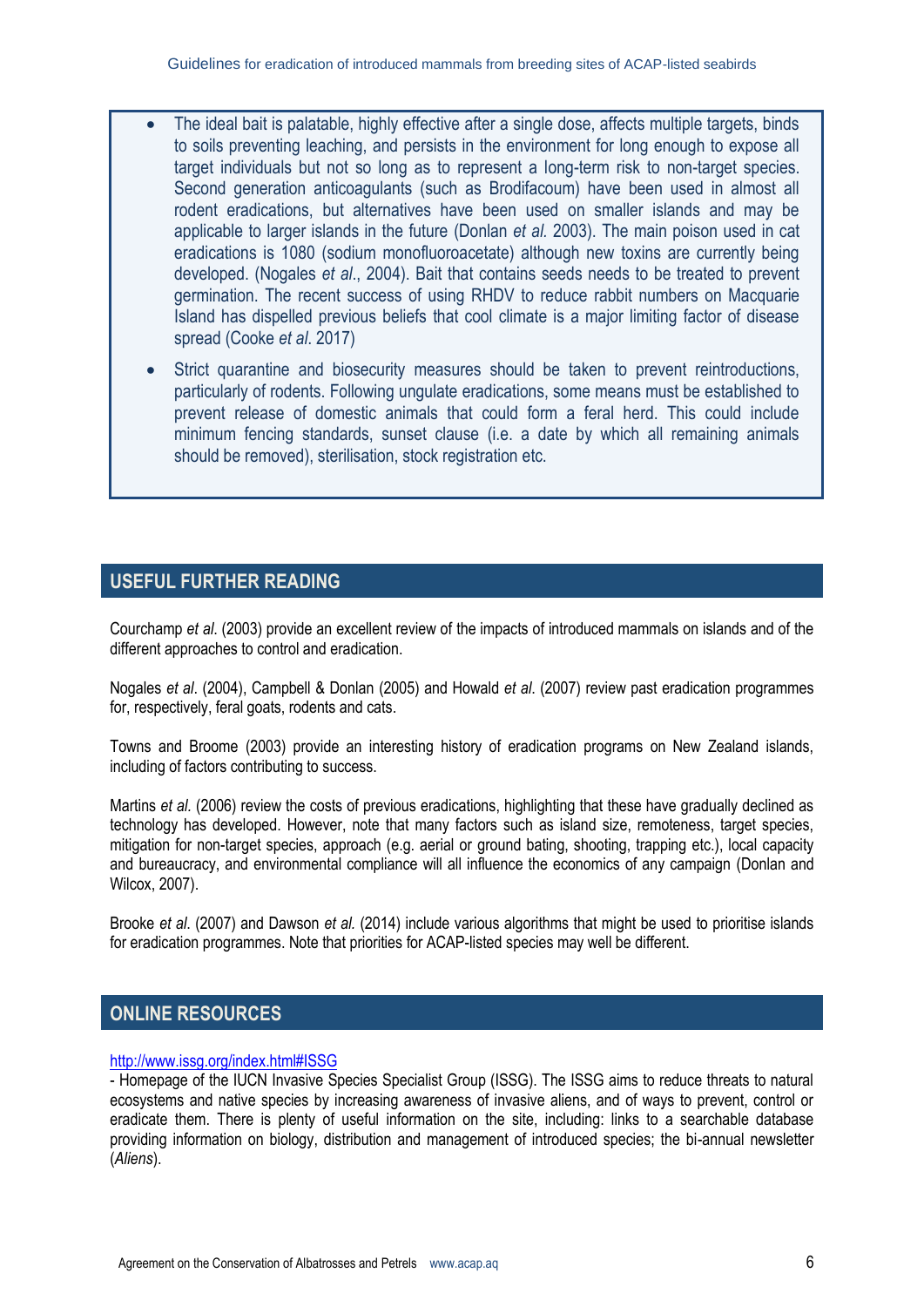#### <http://www.ntsseabirds.org.uk/File/Conference%20proceedings.pdf>

- The proceedings (including abstracts) of the Invasive Alien Mammals conference held in Edinburgh in 18-19 September, 2007, which included talks on many successful eradications on islands and subsequent improvement in seabird numbers and breeding success.

#### <http://www.feral.org.au/>

- Website and database containing information on vertebrate pest species in Australia and New Zealand.

#### <http://www.invasiveanimals.com/>

- Website of the Invasive Animals Cooperative Research Centre which aims to counteract the impact of introduced animals through the development and application of new technologies and by integrating approaches across agencies.

#### <http://www.invasivespeciesinfo.gov/international/main.shtml>

- US Department of Agriculture National Invasive Species Information Centre.

#### <http://www.rspb.org.uk/ourwork/conservation/projects/tristandacunha/publications.asp>

- Various reports on the impacts of introduced rodents, and the potential for their eradication from the islands of Tristan da Cunha and Gough.

[http://www.falklandsconservation.com/wildlife/conservation\\_issues/rat\\_eradication-guidelines.html#An15](http://www.falklandsconservation.com/wildlife/conservation_issues/rat_eradication-guidelines.html#An15)

- Guidelines for the eradication of rats from islands within the Falklands (Malvinas) group, including a list of contacts.

[http://www.parks.tas.gov.au/publications/tech/mi\\_pest\\_eradication/summary.html](http://www.parks.tas.gov.au/publications/tech/mi_pest_eradication/summary.html)

- The Plan for the Eradication of Rabbits and Rodents on Subantarctic Macquarie Island 2007.

#### <https://www.acap.aq/en/documents/advisory-committee/ac-2/ac2-information-papers>

- Includes Inf 3. which is an annotated bibliography of published material outlining eradication programmes for introduced mammals in New Zealand.

#### <http://www.doc.govt.nz/templates/summary.aspx?id=33329>

- New Zealand Department of Conservation site with information on animal pests and their control.

<http://www.doc.govt.nz/upload/documents/science-and-technical/sfc282.pdf> <http://www.doc.govt.nz/upload/documents/science-and-technical/sfc263.pdf> <http://www.doc.govt.nz/upload/documents/science-and-technical/sfc040.pdf> <http://www.doc.govt.nz/upload/documents/science-and-technical/DSIS59.pdf>

- NZ Department of Conservation reviews on factors influencing palatability and efficacy of toxic baits in rodents (2008), current knowledge of rodent behaviour in relation to control devices (2006), and baits and bait strategies targeting feral cats and multiple species (1996), and developing tools to detect and respond to new rodent invasions (2002).

#### [http://www.gisp.org](http://www.gisp.org/)

- Useful source of toolkits, training materials and publications from the Global Invasive Species Programme, which was set up by four founding partners to provide support to the implementation of the article relating to invasive species in the Convention on Biological Diversity.

<http://www.islandconservation.org/organization.html>

- US-based organisation with experience of eradications in the US and Caribbean.

https://portals.iucn.org/library/node/8175

or

[http://www.pacificinvasivesinitiative.org/site/pii/files/resources/publications/other/turning\\_the\\_tide.pdf](http://www.pacificinvasivesinitiative.org/site/pii/files/resources/publications/other/turning_the_tide.pdf)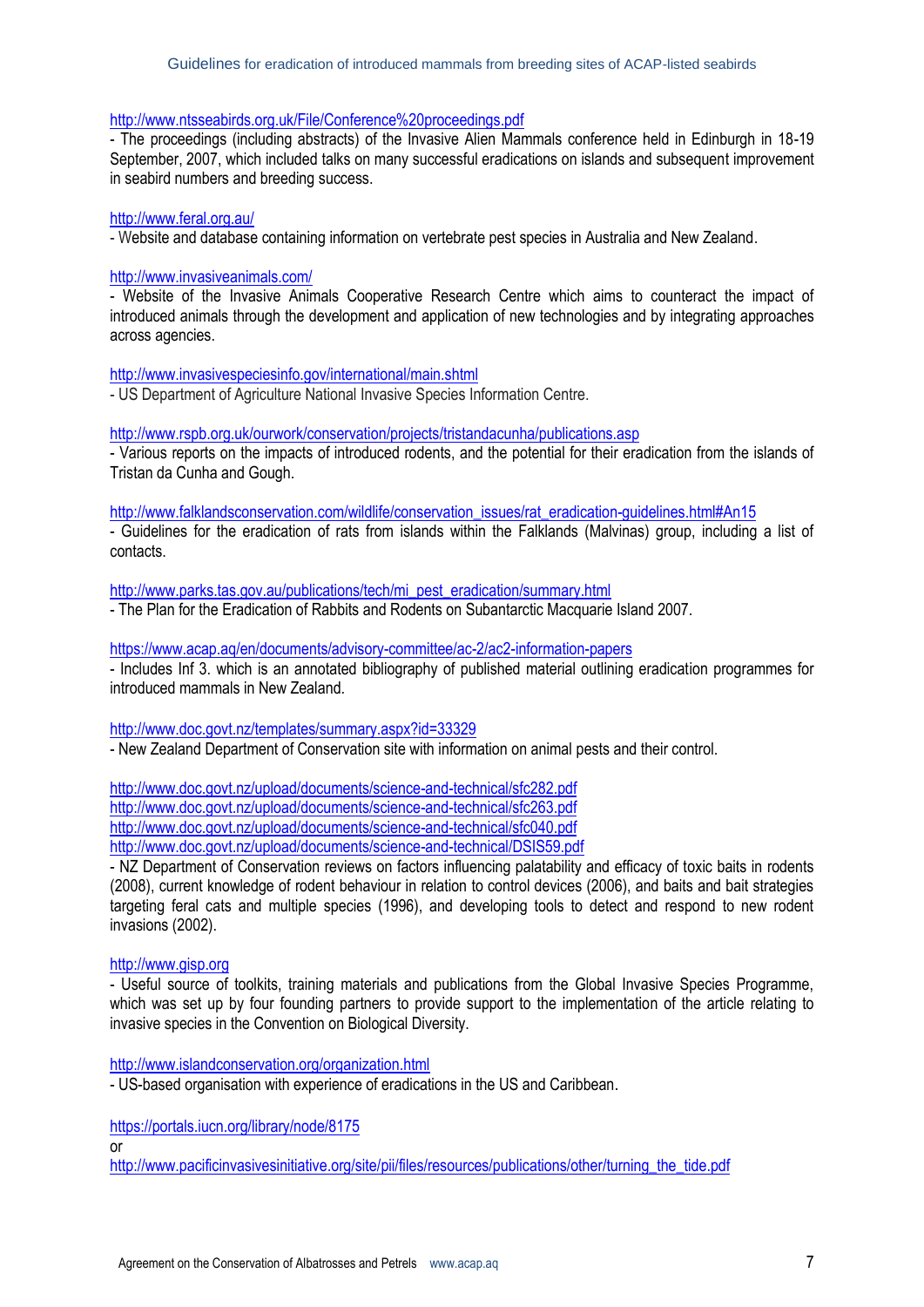- **Turning the Tide: The Eradication of Invasive Species.** Proceedings of the International Conference on Eradication of Island Invasives. Edited by C. R. Veitch and M. N. Clout. Held in Auckland, New Zealand, 19-23 February 2001.

<https://portals.iucn.org/library/node/10038>

and

[https://acap.aq/en/news/news-archive/24-2011-news-archive/814-island-invasives-eradication-and-management](https://acap.aq/en/news/news-archive/24-2011-news-archive/814-island-invasives-eradication-and-management-proceedings-of-the-new-zealand-2010-conference-now-published)[proceedings-of-the-new-zealand-2010-conference-now-published](https://acap.aq/en/news/news-archive/24-2011-news-archive/814-island-invasives-eradication-and-management-proceedings-of-the-new-zealand-2010-conference-now-published)

- **Island invasives: eradication and managemen**t: proceedings of the International Conference on Island Invasives. Edited by C. R. Veitch, M. N. Clout, and D. R. Towns. The papers and abstracts in this volume are the outcome of the second Island Invasives conference held at Tamaki Campus, University of Auckland, New Zealand, 8-12 February 2010.

#### <https://portals.iucn.org/library/node/48358>

- **Island invasives: scaling up to meet the challenge**. Proceedings of the international conference on island invasives 2017. Edited by: C.R. Veitch, M.N. Clout, A.R. Martin, J.C. Russell and C.J. West. The papers in this volume were, with a few exceptions, presented at the third Island Invasives conference, held in Dundee, Scotland in July 2017.

## **ACKNOWLEDGEMENTS**

I am grateful to Keith Springer, John Cooper, Sarah Sanders, Bernie Tershy, Brad Keitt and Rosie Gales for help, advice and for providing many useful web links.

## **RECOMMENDED CITATION**

Phillips, R. A. 2019. *Guidelines for eradication of introduced mammals from breeding sites of ACAP-listed seabirds*. Agreement on the Conservation of Albatrosses and Petrels. Available from <https://acap.aq/en/resources/acap-conservation-guidelines> Date downloaded.

## **REFERENCES**

Blackburn, T.M., Cassey, P., Duncan, R.P., Evans, K.L., Gaston, K.J., 2004. Avian extinction and mammalian introductions on oceanic islands. *Science* **305**, 1955-1957.

Brooke, M.de.L., Hilton, G.M., Martins, T.L.F., 2007. Prioritizing the world's islands for vertebrate-eradication programmes. *Animal Conservation* **10**, 380-390.

Brooke, M.de.L., Bonnaud, E., Dilley, B.J., Flint, E.N., Holmes, N.D., Jones, H.P., Provost, P., Rocamora, G., Ryan, P.G., Surman, C. and Buxton, R.T., in press. Seabird population changes following mammal eradications on islands. *Animal Conservation*.

Campbell, K., Donlan, C.J., 2005. Feral goat eradications on islands. *Conservation Biology* **19**, 1362-1374.

Caut, S., Casanovas, J.G., Virgos, E., Lozano, J., Witmer, G.W., Courchamp, F., 2007. Rats dying for mice: modelling the competitor release effect. *Austral Ecology* **32**, 858-868.

Cooke, B., Springer, K., Capucci, L., Mutze, G. 2017. Rabbit haemorrhagic disease: Macquarie Island rabbit eradication adds to knowledge on both pest control and epidemiology. *Wildlife Research* **44**, 93-96.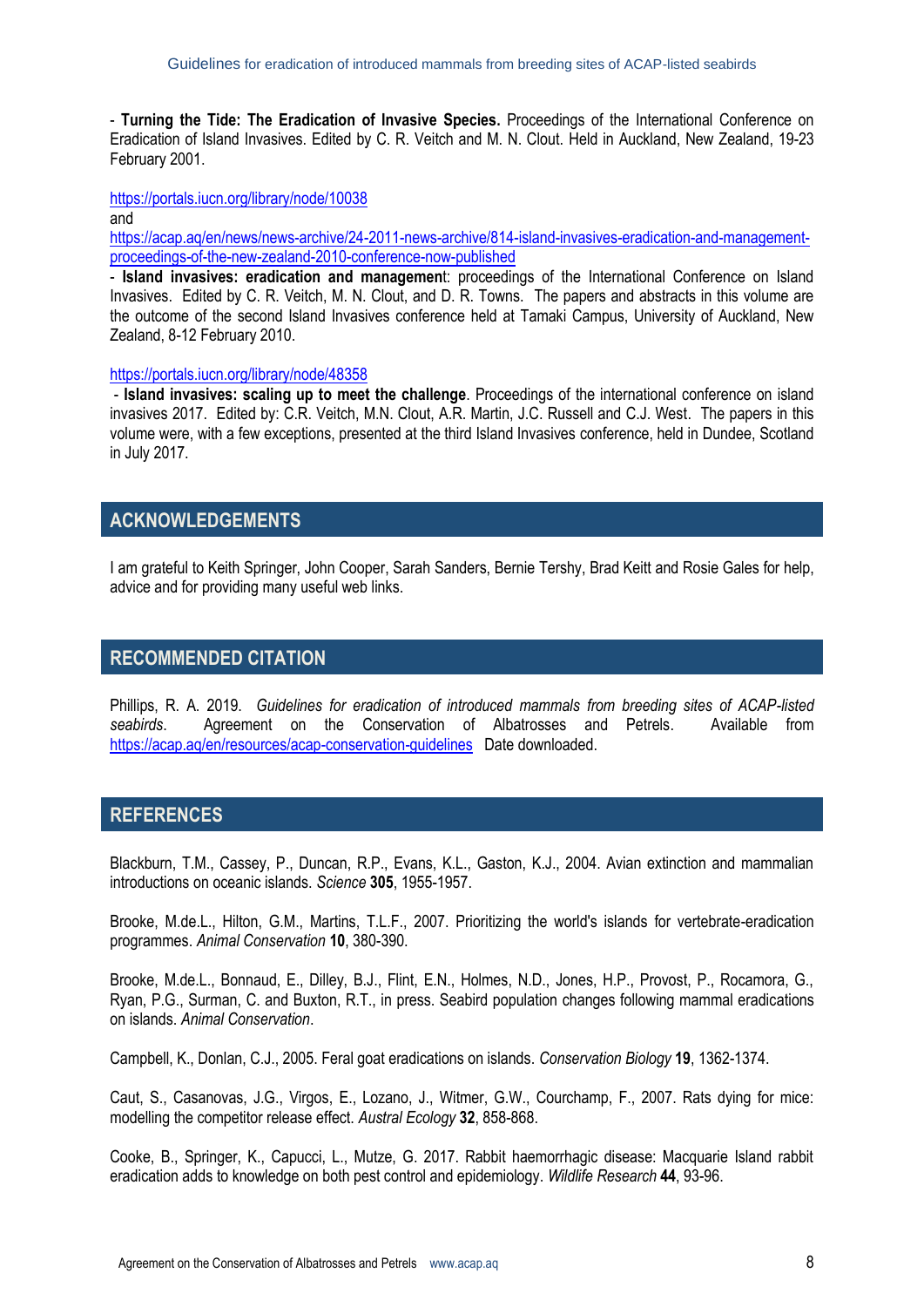Courchamp, F., Chapuis, J.-L., Pascal, M., 2003. Mammal invaders on islands: impact, control and control impact. *Biological Reviews* **78**, 347-383.

Croxall, J.P., Evans, P.G.H., Schreiber, R.W., 1984. *Status and conservation of the World's seabirds.* International Council for Bird Preservation (ICBP), Cambridge.

Croxall, J.P., 1991. *Seabird status and conservation: a supplement.* International Council for Bird Preservation, Cambridge.

Cuthbert, R., Sommer, E., Ryan, P.G., Cooper, J., Hilton, G.M., 2004. Demography and conservation of the Tristan albatross *Diomedea [exulans] dabbenena*. *Biological Conservation* **117**, 471-481.

Cuthbert, R.J., Louw, H., Parker, G., Rexer-Huber, K., and Visser, P., 2013. Observations of mice predation on dark-mantled sooty albatross and Atlantic yellow-nosed albatross chicks at Gough Island. *Antarctic Science* **25**, 763-766.

Dawson, J., Oppel, S., Cuthbert, R.J., Holmes, N., Bird, J.P., Butchart, S.H., Spatz, D.R., Tershy, B., 2015. Prioritizing islands for the eradication of invasive vertebrates in the United Kingdom overseas territories. *Conservation Biology* **29,** 143-153.

Dilley, B.J., Schoombie, S., Schoombie, J., Ryan, P.G., 2016. 'Scalping' of albatross fledglings by introduced mice spreads rapidly at Marion Island. *Antarctic Science* **28**, 73-80.

Donlan, C.J., Howald, G.R., Tershy, B.R., Croll, D.A., 2003. Evaluating alternative rodenticides for island conservation: roof rat eradication from the San Jorge Islands, Mexico. *Biological Conservation* **114**, 29-34.

Donlan, C.J., Wilcox, C., 2007. Complexities of costing eradications. *Animal Conservation* **10**, 154-156.

Donlan, C.J., Wilcox, C., 2008. Integrating invasive mammal eradications and biodiversity offsets for fisheries bycatch: conservation opportunities and challenges for seabirds and sea turtles. *Biological Invasions* **10**, 1053- 1060.

Glen, A.S., Atkinson, R., Campbell, K.J., Hagen, E., Holmes, N.D., Keitt, B.S., Parkes, J.P., Saunders, A., Sawyer, J., Torres, H., 2013. Eradicating multiple invasive species on inhabited islands: the next big step in island restoration? *Biological invasions* **15**, 2589-2603.

Howald, G.R., Donlan, C.J., Galván, J.P., Russell, J.C., Parkes, J., Samaniego, A., Wang, Y., Veitch, D., Genovesi, P., Pascal, M., Saunders, A., Tershy, B.R., 2007. Invasive rodent eradication on islands. *Conservation Biology* **21**, 1258-1268.

Karli, P. 1956. The Norway rat's killing response to the white mouse. *Behaviour* **19**, 81-103.

Jones, H.P., Tershy, B.R., Zavaleta, E.S., Croll, D.A., Keitt, B.S., Finkelstein, M.E., Howald, G.R., 2008. Severity of the effects of invasive rats on seabirds: a global review. *Conservation Biology* **22**, 16-26.

Lorvelec, O., Pascal, M., 2005. French attempts to eradicate non-indigenous mammals and their consequences for native biota. *Biological Invasions* **7**, 135-140.

Martin, A.R. and Richardson, M.G., in press. Rodent eradication scaled up: clearing rats and mice from South Georgia. *Oryx*.

Martins, T.L.F., Brooke, M.de.L., Hilton, G.M., Farnsworth, S., Gould, J., Pain, D.J., 2006. Costing eradication of alien mammals from islands. *Animal Conservation* **9**, 439-444.

Oppel, S., Beaven, B.M., Bolton, M., Vickery, J., Bodey, T.W., 2011. Eradication of invasive mammals on islands inhabited by humans and domestic animals. *Conservation Biology* **25**, 232-240.